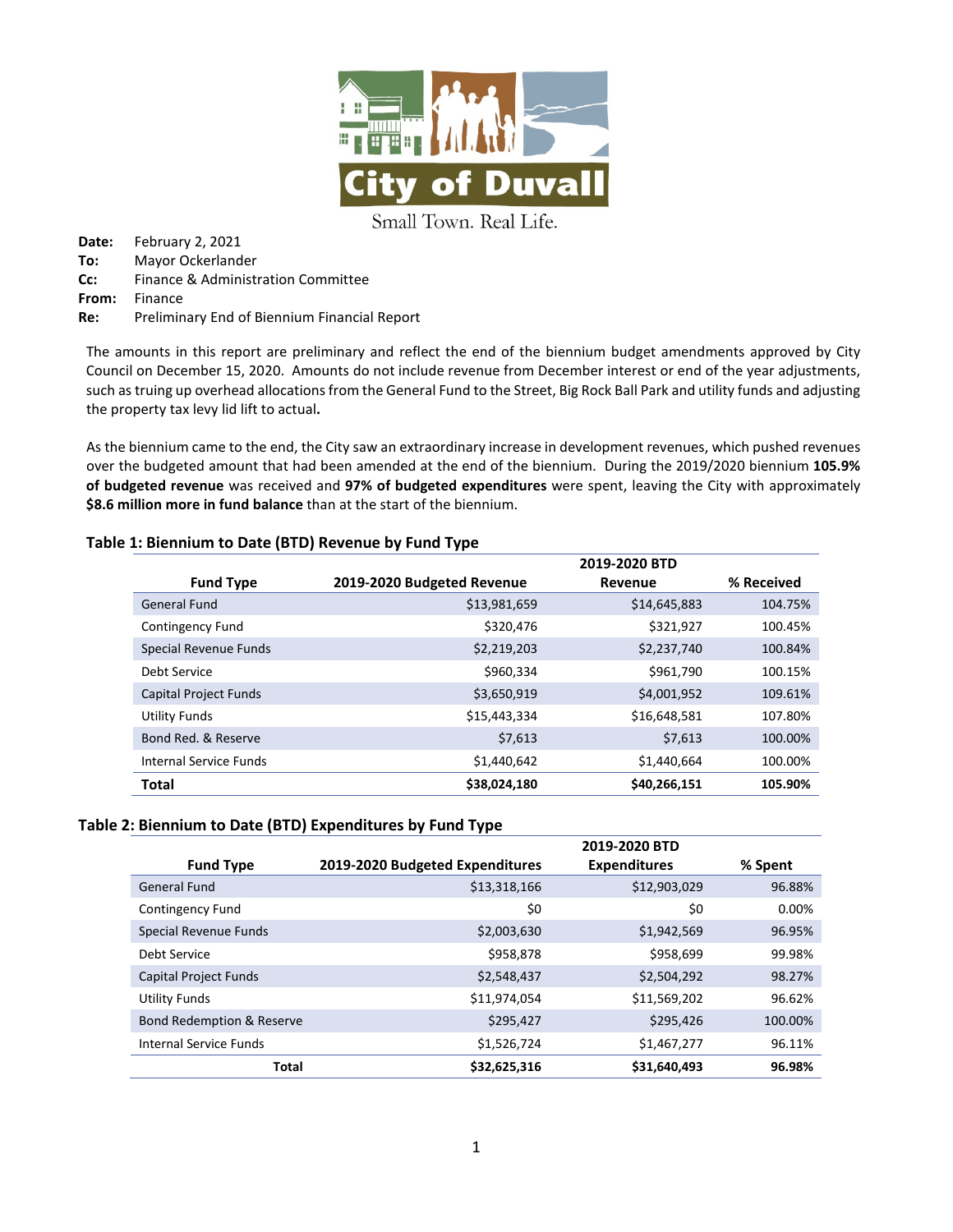## **General Fund Revenues**

The City receives the majority of its General Fund revenues from **taxes**. 100.8% of tax revenue budgeted for 2019/2020 in the General Fund was received by the end of the biennium, with 2020 showing a 4%, or \$159,284, increase over 2019.

| <b>General Fund Tax Revenue</b>   |                       |             |            |           |                       |                |              |
|-----------------------------------|-----------------------|-------------|------------|-----------|-----------------------|----------------|--------------|
|                                   | <b>Budget Amended</b> |             |            | %         |                       |                |              |
|                                   | 12/15/2020            | Actual      | Remaining  | Collected | <b>Thru Dec. 2019</b> | Thru Dec. 2020 | $%$ $\Delta$ |
| Property Taxes - Levy Lid Lift    | \$738,080             | \$734,397   | \$3,683    | 99.5%     | \$367,947             | \$366,450      | 0%           |
| Real & Personal Property Taxes    | \$2,451,561           | \$2,453,329 | -\$1,769   | 100.1%    | \$1,202,950           | \$1,250,379    | 4%           |
| <b>Total GF Property Tax</b>      | \$3,189,641           | \$3,187,727 | \$1,914    | 99.9%     | \$1,570,897           | \$1,616,830    | 3%           |
|                                   |                       |             |            |           |                       |                |              |
| Local Retail Sales & Use Taxes    | \$2,311,950           | \$2,354,736 | $-542,786$ | 101.9%    | \$1,134,420           | \$1,220,316    | 8%           |
| <b>Business Tax - Electricity</b> | \$555,000             | \$542,203   | \$12,797   | 97.7%     | \$268,771             | \$273,432      | 2%           |
| Interfund Utility Tax - Sewer     | \$506,000             | \$513,076   | -\$7,076   | 101.4%    | \$251,568             | \$261,508      | 4%           |
| Sales Tax-Crim Justice-LOCAL      | \$462,930             | \$466,113   | -\$3,183   | 100.7%    | \$240,283             | \$225,830      | -6%          |
| Interfund Utility Tax - Water     | \$403,000             | \$407,604   | -\$4,604   | 101.1%    | \$195,701             | \$211,903      | 8%           |
| <b>Business Tax - Natural Gas</b> | \$231,000             | \$242,149   | -\$11,149  | 104.8%    | \$114,919             | \$127,230      | 11%          |
| <b>Business Tax - Garbage</b>     | \$228,400             | \$229,966   | $-$1,566$  | 100.7%    | \$114,480             | \$115,486      | 1%           |
| <b>Business Tax - Telephone</b>   | \$196,000             | \$193,052   | \$2,948    | 98.5%     | \$104,567             | \$88,485       | $-15%$       |
| Interfund Utility Tax - Storm     | \$158,500             | \$158,985   | $-5485$    | 100.3%    | \$77,718              | \$81,268       | 5%           |
| <b>Business Tax - TV Cable</b>    | \$113,000             | \$117,471   | -\$4,471   | 104.0%    | \$59,910              | \$57,561       | -4%          |
| <b>Gambling Tax</b>               | \$25,900              | \$30,728    | -\$4,828   | 118.6%    | \$12,018              | \$18,709       | 56%          |
| Affordable Housing Sales Tax      | \$5,500               | \$5,777     | -\$277     | 105.0%    | \$0                   | \$5,777        |              |
| Leasehold Excise Tax              | \$1,400               | \$1,590     | -\$190     | 113.5%    | \$694                 | \$896          | 29%          |
| Total GF Tax w/o Property Tax     | \$5,198,580           | \$5,263,449 | -\$64,869  | 101.2%    | \$2,575,049           | \$2,688,400    | 4%           |
|                                   |                       |             |            |           |                       |                |              |
| <b>Total GF Tax Revenue</b>       | \$8,388,221           | \$8,451,175 | $-$62,955$ | 100.8%    | \$4,145,946           | \$4,305,230    | 4%           |

**Property tax** is the General Fund's largest and most reliable source of revenue. Property taxes are due in two payments with April 30<sup>th</sup> and November 2<sup>nd</sup> deadlines. Due to the COVID-19 outbreak, King County extended the April 30<sup>th</sup> property tax deadline to June  $1^{st}$  for those who pay the County directly, rather than through their mortgage. The November  $2^{nd}$  deadline for the 2<sup>nd</sup> half of taxes was not extended, so the majority of the second half of property tax was received in October. The City received 99.9% of its budgeted property tax levy by the end of the biennium.

Revenue from **utility tax** is generally stable, but taxes on natural gas, electricity and water are affected by weather and fluctuate from year to year. By the end of the biennium, the City had collected 100.6% of the amount of budgeted utility tax. Although 2020 utility tax revenue increased in 2020 by 2%, or \$29,239, over 2019, at the end of the biennium, utility tax was surpassed by sales tax as the City's second sources of revenue.

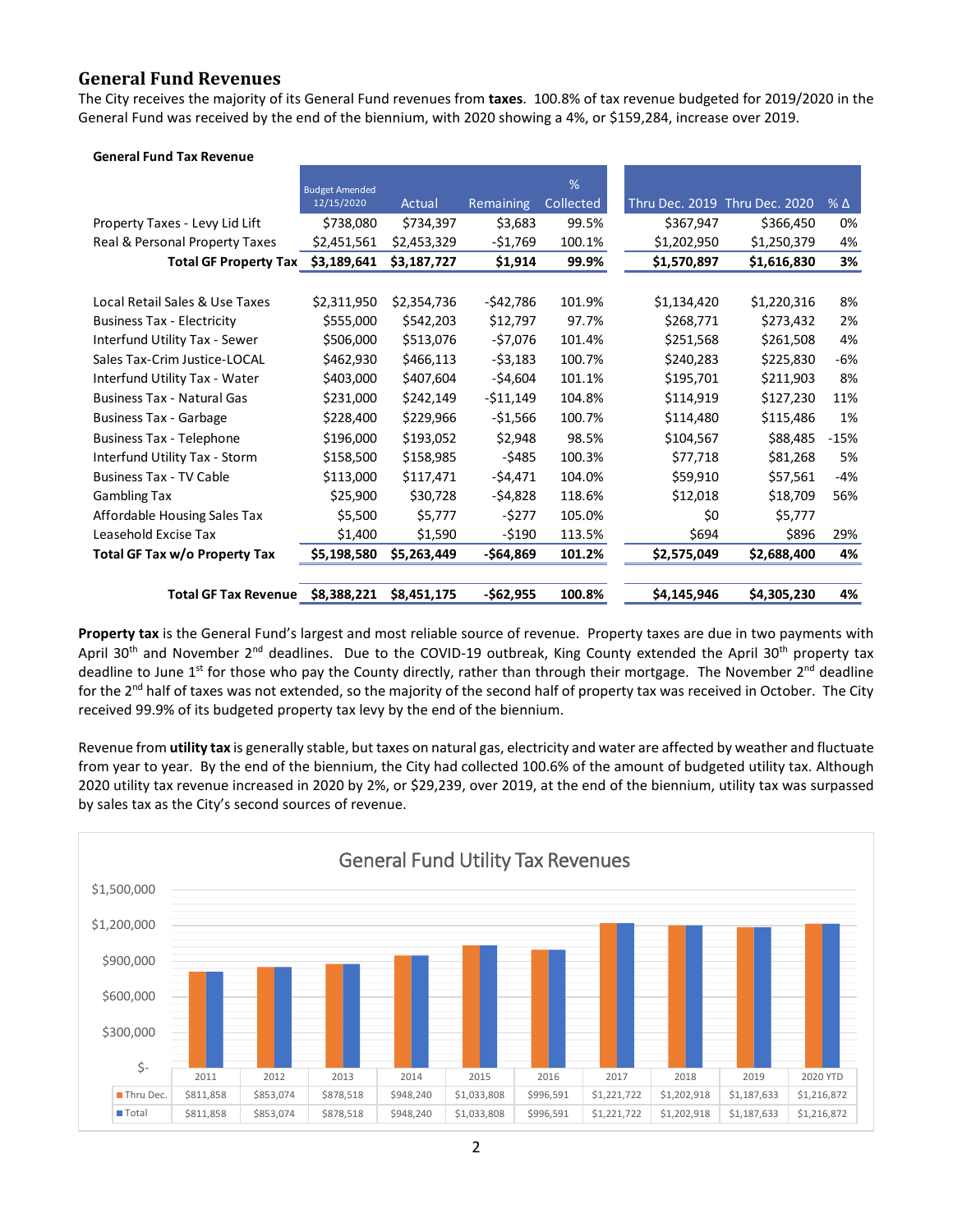As noted on the preceding page,**sales tax** was General Fund's second largest source of tax revenue by the end of the 2019/2020 biennium. The City receives sales tax revenue two months after it is collected by businesses, so December receipts were from sales incurred in October. Sales tax received in December 2020 was 6.1%, or \$6,641, higher than same month in 2019. Year to year, the City collected 7.5%, or \$85,896, more in sales tax in 2020 than in 2019, exceeding the adjusted amount budgeted for the biennium by \$42,786**.**



The City's largest source of sales tax revenue comes from **retail trade,** which increased by 29.3%, or \$113,008, in 2020 over 2019. **Construction**, the City's second largest source of sales tax, slowly made a comeback during the last months of the year, but still showed a 12.9%, or \$40,790 decrease in 2020 over 2019. **Accommodation and food services**, which includes restaurants and bars, is the third largest source of sales tax revenue in the City and decreased by 7.5%, or \$8,989, from 2019 to 2020.

The amounts in the table below do not have the administrative fee charged by the Department of Revenue removed, whereas the amounts in the chart above are net of the fee.

|                                               |    | <b>Thru December</b> | <b>Thru December</b> |                     |           |          |
|-----------------------------------------------|----|----------------------|----------------------|---------------------|-----------|----------|
| <b>NAICS_Code_Name</b>                        |    | 2019                 | 2020                 |                     | Δ         | Δ%       |
| <b>Retail Trade</b>                           | \$ | 385,255              | \$<br>498,263        | \$                  | 113,008   | 29.3%    |
| Construction                                  | \$ | 315,811              | \$<br>275,021        | \$                  | (40, 790) | $-12.9%$ |
| <b>Accommodation &amp; Food Services</b>      | \$ | 119,643              | \$<br>110,654        | \$                  | (8,989)   | $-7.5%$  |
| Admin & Support of Waste Mgmt & Remedial Svcs | \$ | 69,654               | \$<br>89,844         | \$                  | 20,190    | 29.0%    |
| <b>Wholesale Trade</b>                        | \$ | 57,578               | \$<br>55,085         | \$                  | (2, 493)  | $-4.3%$  |
| Information/Communication                     | \$ | 44,831               | \$<br>52,601         | \$                  | 7,770     | 17.3%    |
| Other Services (except Public Administration) | \$ | 31,504               | \$<br>28,937         | \$                  | (2, 567)  | $-8.1%$  |
| Professional, Scientific, & Technical Svcs    | \$ | 22,088               | \$<br>26,611         | \$                  | 4,523     | 20.5%    |
| Manufacturing                                 | \$ | 26,252               | \$<br>24,862         | $\ddot{\mathsf{S}}$ | (1, 390)  | $-5.3%$  |
| Miscellaneous                                 | \$ | 20,513               | \$<br>22,147         | \$                  | 1,634     | 8.0%     |
| Finance                                       | \$ | 15,189               | \$<br>15,231         | $\zeta$             | 42        | 0.3%     |
| Real Estate & Rental & Leasing                | \$ | 14,671               | \$<br>15,157         | \$                  | 486       | 3.3%     |
| <b>Educational Services</b>                   | \$ | 4,458                | \$<br>4,710          | \$                  | 252       | 5.7%     |
| Arts, Entertainment, & Recreation             | \$ | 10,609               | \$<br>4,669          | \$                  | (5,940)   | $-56.0%$ |
| <b>Utilities</b>                              | \$ | 4,128                | \$<br>2,636          | \$                  | (1, 492)  | $-36.2%$ |
| Agriculture, Forestry, Fishing & Hunting      | \$ | 952                  | \$<br>2,062          | \$                  | 1,110     | 116.7%   |
| Transportation & Warehousing                  | \$ | 419                  | \$<br>1,407          | \$                  | 988       | 235.7%   |
| <b>Health Care &amp; Social Assistance</b>    | \$ | 1,169                | \$<br>853            | \$                  | (316)     | $-27.0%$ |
| Management of Companies & Enterprises         | \$ | 17                   | \$<br>51             | \$                  | 34        | 201.1%   |
| Mining                                        | \$ | 19                   | \$<br>32             | \$                  | 13        | 66.9%    |
| <b>Public Administration</b>                  | \$ | 124                  | \$<br>23             | \$                  | (101)     | $-81.5%$ |
| <b>Total</b>                                  | Ś  | 1,144,884            | \$<br>1,230,856      | Ś                   | 85,972    | 7.5%     |
| <b>Total without Construction</b>             | Ś  | 829,073              | \$<br>955,835        | Ś                   | 126,762   | 15.3%    |

#### 2020 Jan - Dec vs. 2019 Jan - Dec 2020 Sales Tax by NAICS Category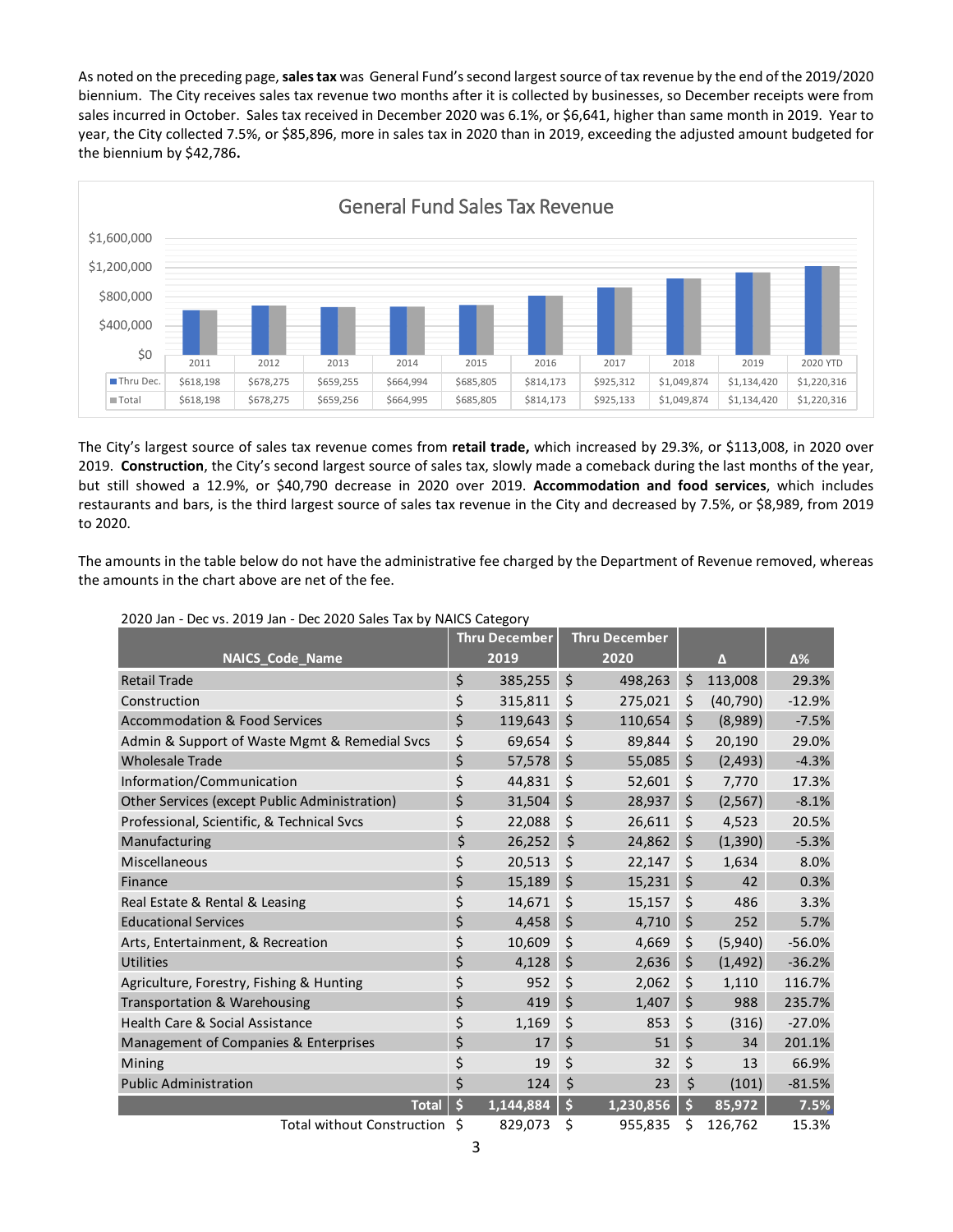10% of budgeted General Fund revenue in 2019/2020 came from **licenses and permits**. By the end of the biennium, the City had received 119.5% of the revenue budgeted for license and permits, which was increased twice through budget amendments, primarily to the substantial increase in development revenues.

|                                        | <b>Budget Amended</b><br>12/15/2020 | Actual      | <b>Remaining</b> | $\frac{9}{6}$<br>Collected | Thru Dec.<br>2019 | Thru Dec.<br>2020 | $%$ $\Delta$ |
|----------------------------------------|-------------------------------------|-------------|------------------|----------------------------|-------------------|-------------------|--------------|
| <b>Building Permit Fees</b>            | \$838,480                           | \$1,071,117 | $-5232,637$      | 127.7%                     | \$239,167         | \$831,950         | 248%         |
| <b>Business Licenses &amp; Permits</b> | \$72,000                            | \$74,961    | $-52,961$        | 104.1%                     | \$37,923          | \$37,038          | $-2%$        |
| <b>Concealed Weapons Permit Fees</b>   | \$3,500                             | \$2,486     | \$1,014          | 71.0%                      | \$1,746           | \$740             | -58%         |
| Fire Permits-Operational/Other         | \$0                                 | \$0         | \$0              |                            | \$0               | \$0               |              |
| <b>Fireworks Permits</b>               | \$400                               | \$300       | \$100            | 75.0%                      | \$200             | \$100             |              |
| Franchise Fees - Cable TV              | \$76,000                            | \$79.518    | $-53,518$        | 104.6%                     | \$43.417          | \$36,101          | $-17\%$      |
| Franchise Fees - Garbage               | \$279,000                           | \$285,709   | $-56.709$        | 102.4%                     | \$145,334         | \$140,376         | $-3%$        |
| Permit Fee IT Surcharge                | \$91,700                            | \$113,793   | $-522,093$       | 124.1%                     | \$28,507          | \$85,286          | 199%         |
| Special Events Permits                 | \$2,000                             | \$1,375     | \$625            | 68.8%                      | \$1,250           | \$125             | -90%         |
| <b>Total GF Licenses &amp; Permits</b> | \$1,363,080 \$1,629,259             |             | $-5266,179$      | 119.5%                     | \$497.544         | \$1.131.716       | 127%         |

#### **General Fund Licensing and Permit Revenue**

Revenue from **charges for services** was 21% of the amended General Fund budget. By the end of the biennium, the City had received 111.8% of its budgeted charges for services revenue.

**Planning deposits** were formerly reported in the City's custodial fund. Changes to reporting requirements moved the revenue stream to the General Fund, which will be offset by an expenditure when the deposit is returned.

**School impact fees** were also formerly reported in the City's custodial fund, but changes to reporting requirements moved the revenue and corresponding expenditure to the General Fund. The revenue collected in one month is remitted to the School District the next month, so revenues and expenditures will not equal each other each year. This revenue and expenditure stream will be reported in the City's Building and Permit Fund in the 2021/2022 biennium.

#### **General Fund Charges for Services Revenue**

|                                      | <b>Budget Amended</b><br>12/15/2020 | Actual                  | Remaining     | %<br>Collected | Thru Dec.<br>2019 | Thru Dec.<br>2020  | $%$ $\Delta$ |
|--------------------------------------|-------------------------------------|-------------------------|---------------|----------------|-------------------|--------------------|--------------|
| Admin Fee - Alcohol Use App          | \$0                                 | \$100                   | $-5100$       |                | \$75              | \$25               | $-67%$       |
| Admin Fee - Cell Tower Leases        | \$15,650                            | \$11,101                | \$4,549       | 71%            | \$7,846           | \$3,256            | -59%         |
| Admin Fee-School/Rd/Park Imp         | \$7,350                             | \$14,365                | -\$7,015      | 195%           | \$2,340           | \$12,025           | 414%         |
| Animal Control & Shelter Servi       | \$28,683                            | \$28,631                | \$52          | 100%           | \$1,683           | \$26,948           | 1501%        |
| <b>Bldg Inspection Fees</b>          | \$3,000                             | \$3,944                 | -\$944        | 131%           | \$2,416           | \$1,528            | $-37%$       |
| Engineering Fees & Charges           | \$255,000                           | \$274,919               | $-519,919$    | 108%           | \$128,149         | \$146,770          | 15%          |
| Fire Plan Review & Inspections       | \$13,300                            | \$6,597                 | \$6,703       | 50%            | \$4,702           | \$1,895            | $-60%$       |
| Law Enforcement Services             | \$6,340                             | \$7,306                 | -\$966        | 115%           | \$340             | \$6,966            | 1948%        |
| Plan Check - Consultant Review       | \$0                                 | \$19,511                | -\$19,511     |                | \$0               | \$19,511           | 0%           |
| Plan Check Fees                      | \$522,000                           | \$612,579               | -\$90,579     | 117%           | \$127,171         | \$485,408          | 282%         |
| <b>Planning Deposits</b>             | \$0                                 | \$13,693                | $-$13,693$    |                | \$4,823           | \$8,870            | 84%          |
| RSD School Officer                   | \$80,000                            | \$82,588                | $-52,588$     | 103%           | \$42,588          | \$40,000           | -6%          |
| Sale of Maps & Publications          | \$200                               | \$198                   | \$2           | 99%            | \$106             | \$92               | $-13%$       |
| <b>School Impact Fees</b>            | \$1,642,128                         | \$1,791,596             | -\$149,468    | 109%           | \$458,568         | \$1,333,028        | 191%         |
| Stage Sponsorship Fees               | \$5,000                             | \$5,000                 | \$0           | 100%           | \$5,000           | \$0                | $-100%$      |
| Summerstage Sponsor Fees             | \$11,500                            | \$11,711                | $-5211$       | 102%           | \$11,461          | \$250              | -98%         |
| Zoning, Subdivision, Dvlp Fees       | \$283,000                           | \$327,702               | -\$44,702     | 116%           | \$167,107         | \$160,595          | -4%          |
| <b>Total GF Charges for Services</b> |                                     | \$2,873,151 \$3,211,541 | $-$ \$338,390 | 111.8%         | \$964,375         | \$2,247,167 133.0% |              |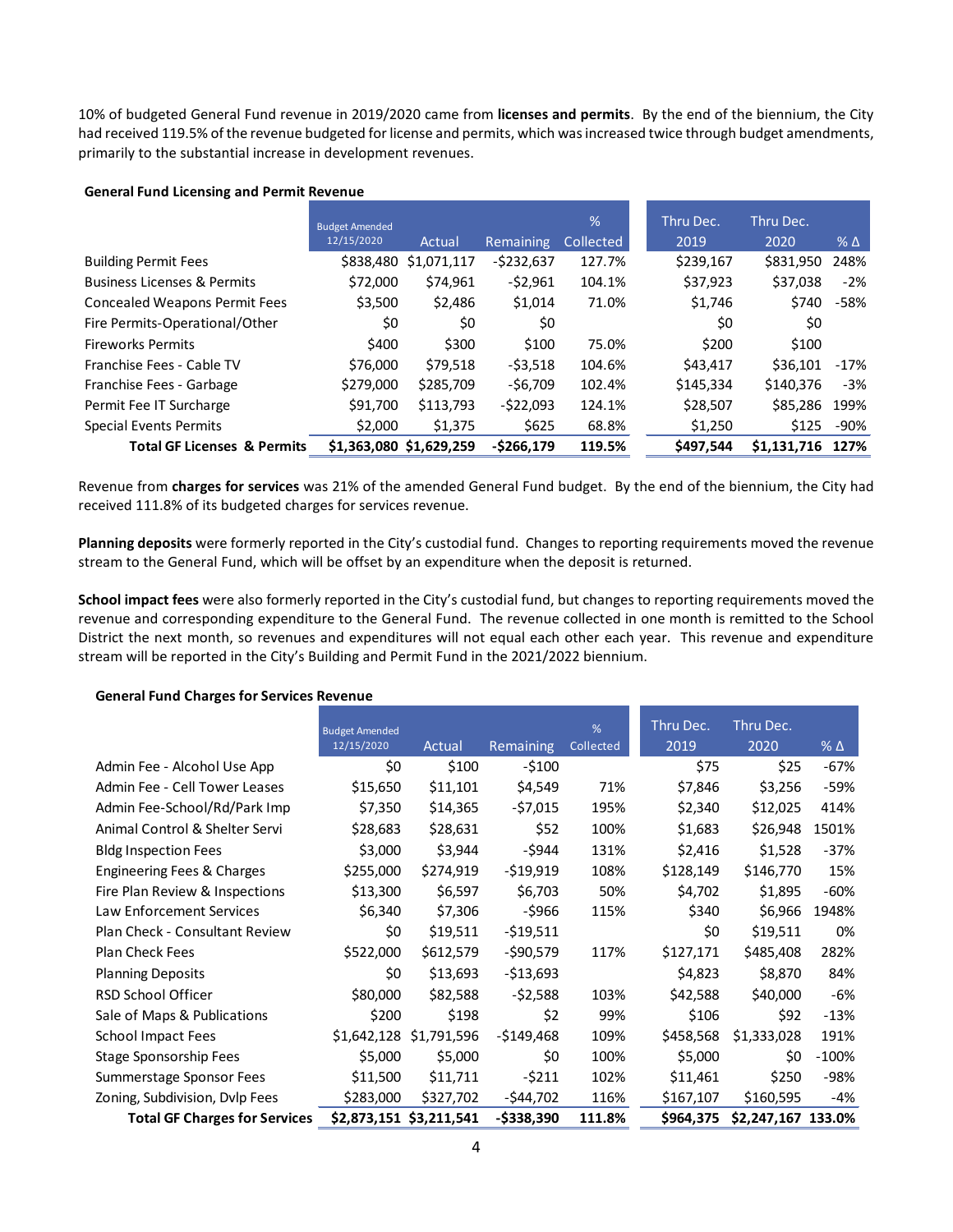## **General Fund Revenue Summary and Expenditure Overview**

At the end to the biennium, the City had spent approximately 97% of its amended budgeted biennial **General Fund expenditures**. Please note that December 2018 benefits were reported in January of 2019, so 2019 benefits are reported as \$33,776 higher that actual in the General Fund, and \$61,148 higher than actual in all funds combined.

See below for the breakout of expenditures by department and category. **Supplies, services and small tools and equipment** related to the COVID-19 have been broken out in the Expenditures by Dept. section under "**Emergency Response". Salary and benefit** costs related to the outbreak remain embedded in individual departments. **Community events** costs are higher in 2020 than in 2019 due to funding for additional Human Services grants approved by City Council to help mitigate the impacts of COVID-19. **Economic development** costs are higher in 2020 than in 2019 due to City Council approved Small Business Assistance grants.

|                                   |    | 2019-2020         |    |                   |            |                              |                       |         |
|-----------------------------------|----|-------------------|----|-------------------|------------|------------------------------|-----------------------|---------|
|                                   |    | Budget w/ EOB     |    | 12/31/2020        | <b>BTD</b> | Thru Dec.                    |                       |         |
| <b>Revenues</b>                   |    | <b>Amendments</b> |    | <b>BTD Actual</b> | %          | 2019                         | <b>Thru Dec. 2020</b> | % Δ     |
| <b>Beginning Fund Balance</b>     | \$ | 2,132,480         | \$ | 2,132,480         | 100%       |                              |                       |         |
| Taxes                             |    | 8,388,221         |    | 8,451,175         | 101%       | 4,145,946                    | 4,305,230             | 4%      |
| Licenses & Permits                |    | 1,363,080         |    | 1,629,259         | 120%       | 497,544                      | 1,131,716             | 127%    |
| Intergov. Revenues                |    | 778,085           |    | 729,958           | 94%        | 177,791                      | 552,167               | 211%    |
| Charges for Goods & Serv.         |    | 2,873,151         |    | 3,211,541         | 112%       | 964,375                      | 2,247,167             | 133%    |
| <b>Fines &amp; Penalties</b>      |    | 55,900            |    | 55,064            | 99%        | 37,239                       | 17,824                | $-52%$  |
| <b>Miscellaneous Revenues</b>     |    | 159,652           |    | 203,038           | 127%       | 102,690                      | 100,348               | $-2%$   |
| Other                             |    | 363,570           |    | 365,847           | 101%       | 176,441                      | 189,405               | 7%      |
| <b>Total Revenues</b>             | Ś. | 13,981,659        | Ś  | 14,645,883        | 105%       | \$6,102,026                  | \$3,543,857           | 40.0%   |
|                                   |    | 2019-2020         |    |                   |            |                              |                       |         |
|                                   |    | Budget w/ EOB     |    | 12/31/2020        | <b>BTD</b> | Thru Dec.                    |                       |         |
| <b>Expenditures by Dept.</b>      |    | <b>Amendments</b> |    | <b>BTD Actual</b> | %          | 2019                         | <b>Thru Dec. 2020</b> | % Δ     |
| Legislative                       | \$ | 178,941           | \$ | 161,388           | 90%        | $\mathsf{\hat{S}}$<br>83,638 | \$<br>77,750          | $-7%$   |
| Executive                         |    | 188,575           |    | 167,844           | 89%        | 111,581                      | 56,263                | $-50%$  |
| <b>Community Events</b>           |    | 102,150           |    | 93,330            | 91%        | 9,290                        | 84,040                | 805%    |
| Finance Dept.                     |    | 671,320           |    | 631,714           | 94%        | 336,702                      | 295,011               | $-12%$  |
| Planning Dept.                    |    | 934,848           |    | 890,240           | 95%        | 453,843                      | 436,396               | $-4%$   |
| <b>Building Dept.</b>             |    | 2,403,473         |    | 2,349,096         | 98%        | 739,442                      | 1,609,654             | 118%    |
| Police Dept.                      |    | 5,187,903         |    | 5,126,452         | 99%        | 2,516,316                    | 2,610,136             | 4%      |
| Economic Development              |    | 250,700           |    | 246,292           | 98%        | 11,483                       | 234,810               | 1945%   |
| Recycling Dept.                   |    | 45,202            |    | 43,241            | 96%        | 22,538                       | 20,703                | $-8%$   |
| Civil Service                     |    | 15,600            |    | 15,384            | 99%        | 7,561                        | 7,824                 | 3%      |
| Parks Dept.                       |    | 629,547           |    | 582,534           | 93%        | 326,920                      | 255,615               | $-22%$  |
| <b>Cultural Commission</b>        |    | 56,900            |    | 46,493            | 82%        | 38,331                       | 8,163                 | $-79%$  |
| <b>City Mitigation Projects</b>   |    | 12,000            |    | 7,593             | 63%        | 3,296                        | 4,297                 | 30%     |
| <b>Engineering Dept.</b>          |    | 446,261           |    | 417,725           | 94%        | 206,939                      | 210,787               | 2%      |
| Fire                              |    | 45,250            |    | 12,752            | 28%        | 12,752                       |                       |         |
| <b>Emergency Response</b>         |    | 68,700            |    | 66,500            | 97%        |                              | 66,500                |         |
| Non-Departmental                  |    | 2,080,796         |    | 2,044,450         | 98%        | 936,958                      | 1,107,493             | 18%     |
| <b>Total Expenditures</b>         | \$ | 13,318,166        | Ś  | 12,903,028        | 97%        | \$5,817,588                  | \$7,085,441           | 22%     |
|                                   |    | 2019-2020         |    | 12/31/2020        | <b>BTD</b> | Thru Dec.                    |                       |         |
| <b>Expenditures by Category</b>   |    | <b>Budget</b>     |    | <b>BTD Actual</b> | %          | 2019                         | <b>Thru Dec. 2020</b> | % Δ     |
| Salaries and Wages                | \$ | 4,730,064         | Ś. | 4,698,894         | 99%        | \$2,262,236                  | Ś.<br>2,436,659       | 8%      |
| <b>Personnel Benefits</b>         |    | 1,851,932         |    | 1,779,003         | 96%        | 883,596                      | 895,407               | 1%      |
| <b>Supplies</b>                   |    | 275,530           |    | 244,062           | 89%        | 82,284                       | 161,778               | 97%     |
| <b>Services</b>                   |    | 5,419,641         |    | 5,135,061         | 95%        | 2,098,531                    | 3,036,530             | 45%     |
| <b>Transfers Out/Deposits</b>     |    | 1,019,999         |    | 1,025,009         | 100%       | 469,942                      | 555,068               | 18%     |
| Capital Outlays                   |    | 21,000            |    | 21,000            | 100%       | 21,000                       | 0                     | $-100%$ |
| <b>Total Expenditures</b>         | \$ | 13,318,166        | \$ | 12,903,029        | 97%        | \$5,817,588                  | \$7,085,441           | 22%     |
| <b>Revenue minus Expenditures</b> | \$ | 663,493           | \$ | 1,742,854         |            | \$<br>284,438                | \$1,458,415           |         |
| <b>Ending Fund Balance</b>        | \$ | 2,795,973         | \$ | 3,875,334         | 139%       |                              |                       |         |

#### **General Fund Budget vs Actual**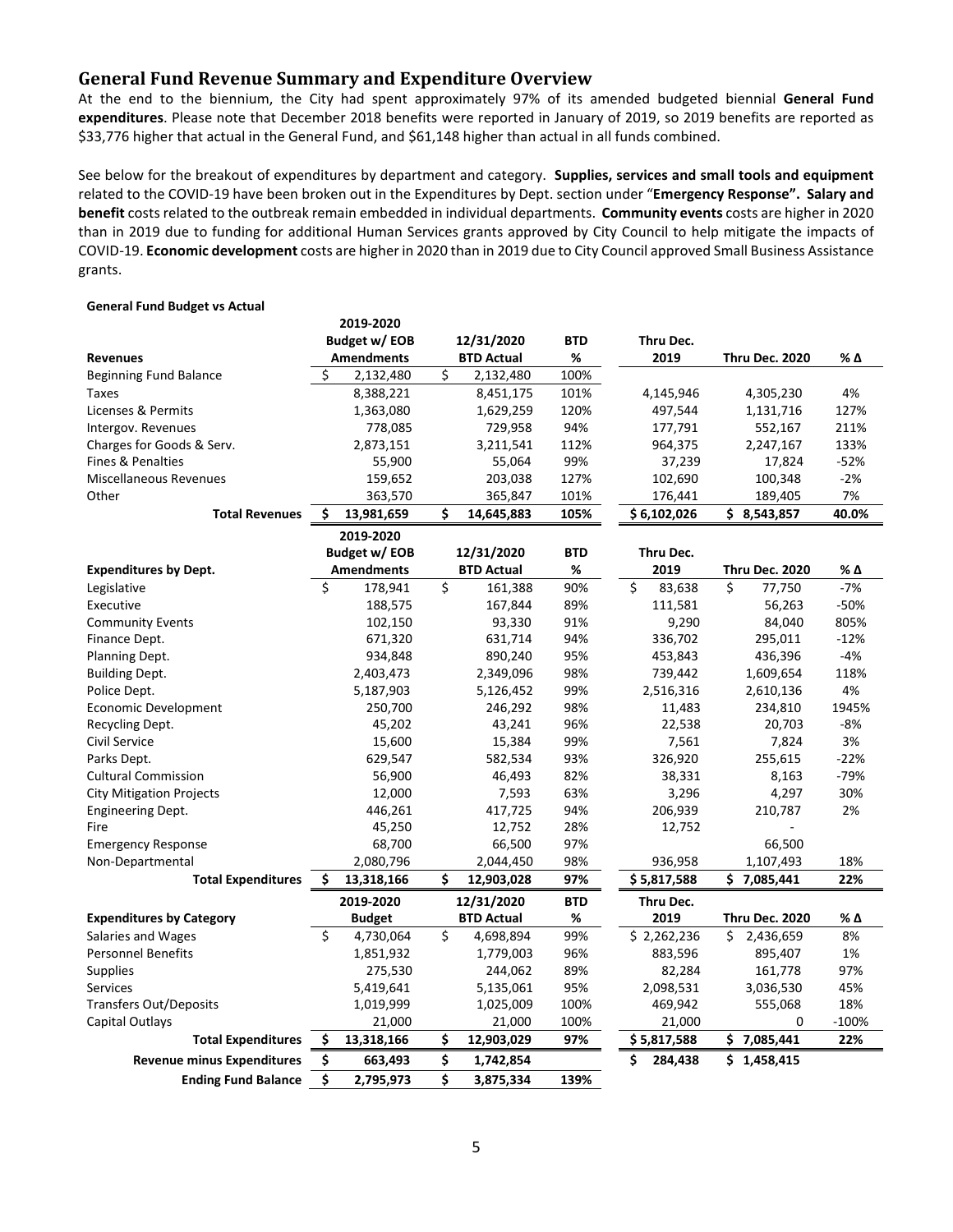# **Capital Funds**

In December of 2020, the City receipted \$61,501 in **Real Estate Excise Tax (REET)** from the sale of 18 properties. Biennium to date, the City has collected \$1,385,045 in which is 99% of the \$1,395,500 budgeted for the biennium.



The City collected \$453,145 in **Street Impact Fees**in December from 77 permits. No **Park Impact Fees** were collected in 2020, due to credits to developers for park improvements. Biennium to date, 96.9% of the \$259,589 of budgeted Park Impact Fees and 177.86% of the \$490,912 in budgeted Street Impact Fees were collected. Both Park and Street impact fees were adjusted downwards as part of the end of the biennium budget adjustments approved by City Council in December.



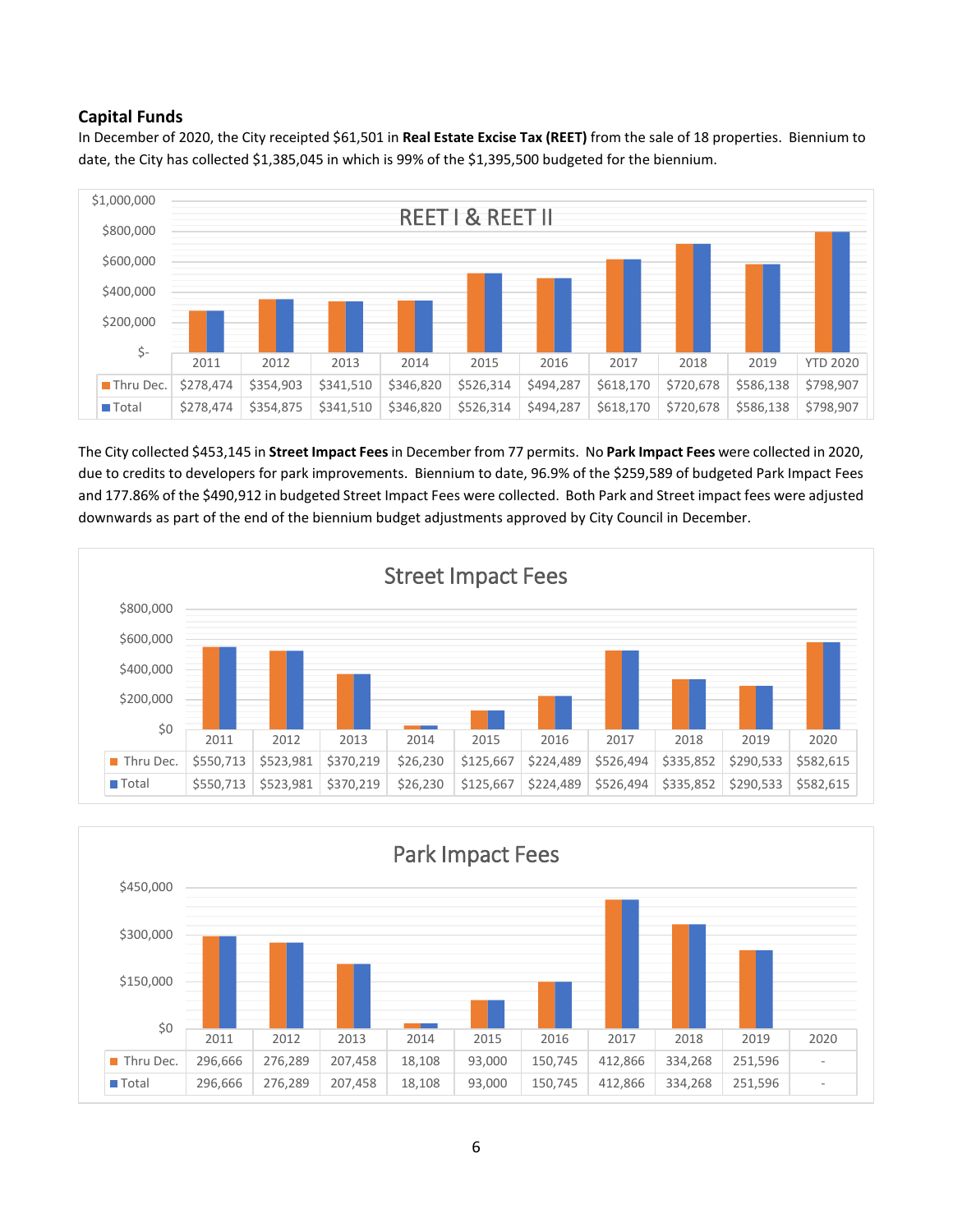# **Utility Funds**

**Revenue** from utility billing is reported on an accrual basis until the year end, when an adjusting entry is made to remove revenue that has been billed in December but will be received in January.

By the end of the biennium, the City had collected 100.4% of its amended budgeted biennial **Water Fund** revenues, 99.8% of **Sewer Fund** revenues, and 99.8% of its **Storm Drainage** revenues.

#### **Expenditures**

• **Sewer Fund expenditures** are higher in 2019 compared to expenditures in 2020 due primarily to the Batten Road Sewer Installation project.

#### **Utility Fund Budget to Actual Revenues and Expenditures**

|                            | <b>Budget Amended</b> |             |                  | %         |             |                               |        |
|----------------------------|-----------------------|-------------|------------------|-----------|-------------|-------------------------------|--------|
|                            | 12/15/2020            | Actual      | <b>Remaining</b> | Collected |             | Thru Dec. 2019 Thru Dec. 2020 | % Δ    |
| <b>Water Fund</b>          |                       |             |                  |           |             |                               |        |
| Revenue                    | \$4,149,000           | \$4,165,928 | $-516,928$       | 100.4%    | \$1,977,909 | \$2,188,019                   | 11%    |
| Expenditures               | \$4,225,657           | \$4,141,578 | \$84,079         | 98.0%     | \$2,133,102 | \$2,008,477                   | -6%    |
| <b>Sewer Fund</b>          |                       |             |                  |           |             |                               |        |
| Revenue                    | \$5,123,967           | \$5.112.030 | \$11,937         | 99.8%     | \$2,516,137 | \$2,595,893                   | 3%     |
| Expenditures               | \$4,534,932           | \$4,367,657 | \$167,276        | 96.3%     | \$2,468,499 | \$1,899,158                   | $-23%$ |
| <b>Storm Drainage Fund</b> |                       |             |                  |           |             |                               |        |
| Revenue                    | \$1,586,474           | \$1,582,792 | \$3,682          | 99.8%     | \$775,001   | \$807,792                     | 4%     |
| Expenditures               | \$1,546,279           | \$1,463,382 | \$82,898         | 94.6%     | \$750,319   | \$713,062                     | -5%    |

## **Utility Past Due**

On March 18, 2020, Governor Inslee called on all public utilities to suspend water shut offs and to waive late fees on utilities until the end of COVID-19 State of Emergency or 11:59 PM on July 28, 2020, whichever occurs first. The Governor's Office is working on guidance for utilities to develop COVID-19 customer support programs once the suspension is lifted.

The City Council passed Resolution 20-24 on October 6, 2020, approving the distribution of CARES Act grant revenue to assist utility customers with payments missed due to the impacts of COVID-19. Distributions were made in November 2020.

Below is a table that shows effects of the suspension on past due utility accounts as of December 31, 2020 compared to December 31, 2019.

|      |                     | 60 to 90 Days Past Due | 90 to 120 Days Past Due |               |                     | Over 120 Days Past Due |
|------|---------------------|------------------------|-------------------------|---------------|---------------------|------------------------|
|      | <b>Total Amount</b> | # of Accounts          | <b>Total Amount</b>     | # of Accounts | <b>Total Amount</b> | # of Accounts          |
| 2019 | \$2.382             | 43                     | \$605                   | 14            | S5.129              | 14                     |
| 2020 | \$21,935            | 135                    | \$10.911                | 77            | \$18,940            | 52                     |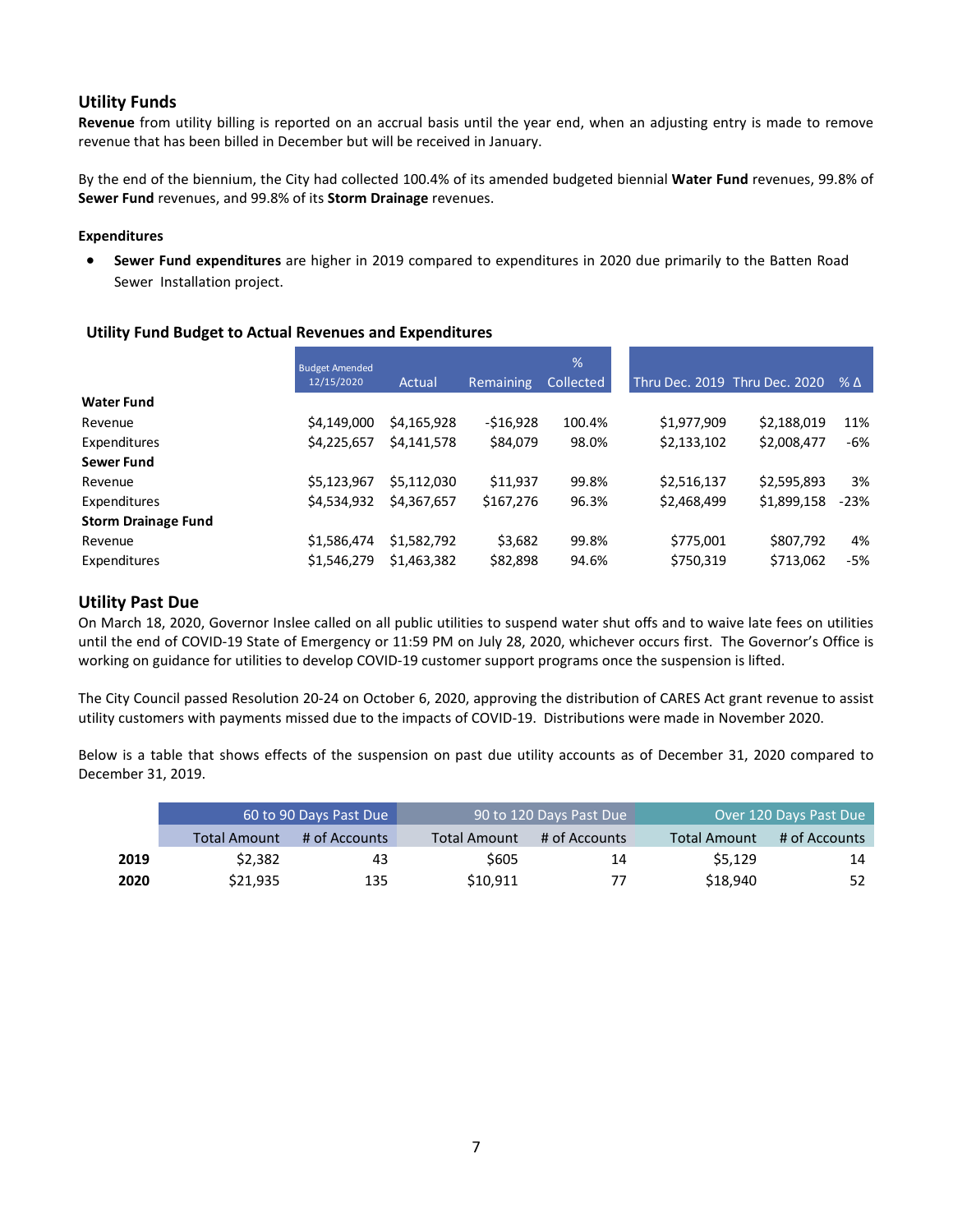## **Preliminary Ending Fund Balance**

By the end of the biennium, the City had an ending fund balance of \$25,107,881 for all funds, which is \$8,625,657 more than the beginning biennial fund balance and \$3,226,794 higher than the budgeted ending fund balance as amended December 15, 2020. Budget to actual expenditures and revenues for each fund can be found on the following two pages.

# **CITY OF DUVALL**

## **2019-2020 REVENUE AND EXPENDITURE SUMMARY**

|      | Biennium to Date as of December 31, 2020 |                     |                  |                     |                        |                   |           |                    |  |  |  |  |
|------|------------------------------------------|---------------------|------------------|---------------------|------------------------|-------------------|-----------|--------------------|--|--|--|--|
|      |                                          | <b>Beginning</b>    |                  |                     | <b>Ending</b>          |                   |           |                    |  |  |  |  |
| Fund | <b>Description</b>                       | <b>Fund Balance</b> | <b>Revenues</b>  | <b>Expenditures</b> | <b>Fund Balance</b>    | <b>Net Change</b> |           |                    |  |  |  |  |
| 001  | <b>General Fund</b>                      | \$<br>2,132,480     | -Ś<br>14,645,883 | Ś.<br>12,903,029    | - \$<br>$3,875,334$ \$ | 1,742,854         | 2,064,781 | General            |  |  |  |  |
| 002  | <b>Contingency Fund</b>                  | 231,954             | 321,927          |                     | 553,881                | 321,927           |           | Fund               |  |  |  |  |
| 101  | <b>Street Fund</b>                       | 177,846             | 1,747,042        | 1,721,353           | 203,534                | 25,689            |           |                    |  |  |  |  |
| 102  | <b>Transportation Benefit District</b>   |                     | 174,874          |                     | 174,874                | 174,874           | 295,171   | Special<br>Revenue |  |  |  |  |
| 106  | <b>Big Rock Ball Park Maintenance</b>    | 35,150              | 314,643          | 221,215             | 128,578                | 93,428            |           | <b>Funds</b>       |  |  |  |  |
| 107  | <b>Sensitive Areas Mitigation Fund</b>   | 39,407              | 1,181            |                     | 40,589                 | 1,181             |           |                    |  |  |  |  |
| 206  | 2016 LTGO - Main St Debt Svc             | 19,866              | 961,790          | 958,699             | 22,956                 | 3,091             |           | 3,091 Debt Svc Fd  |  |  |  |  |
| 304  | <b>Real Estate Excise Tax Fund 1</b>     | 990,664             | 727,201          | 194,200             | 1,523,666              | 533,001           |           |                    |  |  |  |  |
| 305  | <b>Real Estate Excise Tax Fund 2</b>     | 810,389             | 721,621          | 175,445             | 1,356,564              | 546,176           |           | Capital            |  |  |  |  |
| 306  | <b>Main Street Improvement</b>           | 1,188,870           | 34,764           | 678,638             | 544,995                | (643, 875)        | 1,497,660 | Project            |  |  |  |  |
| 307  | <b>Street CIP Fund</b>                   | 589,810             | 1,351,136        | 510,660             | 1,430,286              | 840,477           |           | Funds              |  |  |  |  |
| 308  | <b>Parks CIP Fund</b>                    | 690,840             | 1,167,230        | 945,349             | 912,721                | 221,881           |           |                    |  |  |  |  |
| 401  | <b>Water Fund</b>                        | 3,314,348           | 4,356,775        | 4,141,578           | 3,529,545              | 215,197           |           |                    |  |  |  |  |
| 402  | <b>Sewer Fund</b>                        | 2,462,035           | 5,408,075        | 4,367,657           | 3,502,454              | 1,040,419         |           |                    |  |  |  |  |
| 404  | <b>Storm Drainage Fund</b>               | 775,113             | 1,647,302        | 1,463,382           | 959,033                | 183,920           |           |                    |  |  |  |  |
| 407  | <b>Water CIP Fund</b>                    | 1,315,436           | 2,118,420        | 883,793             | 2,550,063              | 1,234,627         | 4,791,567 | Proprietary        |  |  |  |  |
| 408  | <b>Sewer CIP Fund</b>                    | 502,693             | 2,657,408        | 708,051             | 2,452,050              | 1,949,357         |           | Funds              |  |  |  |  |
| 409  | <b>Storm Drainage CIP Fund</b>           | 113,978             | 460,601          | 4,741               | 569,838                | 455,860           |           |                    |  |  |  |  |
| 410  | <b>Bond Redemption Fund</b>              | 19,940              | 907              | 20,847              |                        | (19, 940)         |           |                    |  |  |  |  |
| 411  | <b>Bond Reserve Fund</b>                 | 267,873             | 6,706            | 274,580             |                        | (267, 873)        |           |                    |  |  |  |  |
| 501  | <b>Equipment Fund</b>                    | 464,099             | 571,097          | 636,405             | 398,791                | (65, 309)         |           | Internal           |  |  |  |  |
| 502  | <b>IT Fund</b>                           | 190,939             | 571,303          | 534,348             | 227,893                | 36,955            | (26, 612) | Service            |  |  |  |  |
| 503  | <b>Building Maintenance Fund</b>         | 148,495             | 298,265          | 296,524             | 150,236                | 1,741             |           | <b>Funds</b>       |  |  |  |  |
|      | <b>TOTAL</b>                             | S<br>16,482,223     | .S<br>40,266,151 | 31,640,493 \$       | 25,107,881             | -\$<br>8,625,657  |           |                    |  |  |  |  |
|      |                                          |                     |                  |                     |                        |                   |           |                    |  |  |  |  |

 $\frac{1}{5}$  56,748,374 = \$ 56,748,374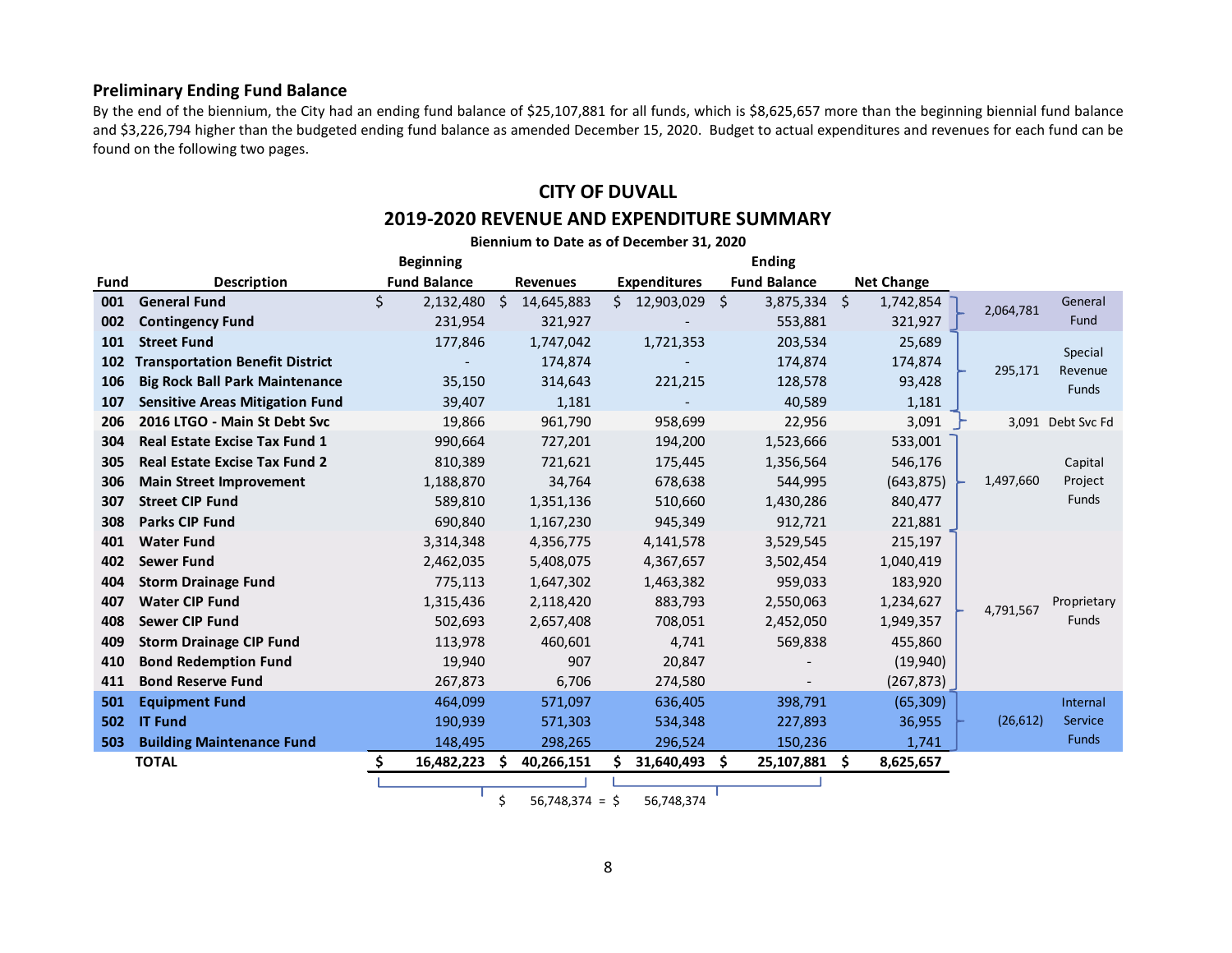#### **Revenues**

Revenues through December 2020 vary significantly to revenues through December 2019 as follows:The **Contingency Fund** received an additional transfer from the General Fund at the end of 2020 to bring reserves to the maximum allowed**.** The **Transportation Benefit District** received sales tax revenue for street maintenance, voted upon by residents, for the first time mid-2020. The **Parks CIP Fund** received transfers from the **Main Street Improvement** and **Street CIP** funds to help pay for a property purchase. The **Water** and **Sewer CIP** funds received more General Facilities Charge revenue in 2020 due to the influx of development, as well as transfers of the balance of the **Bond Redemption** and **Bond Reserve funds** which are no longer needed and have been closed. The **Equipment Fund** received more revenue in 2019 from loan proceeds to buy a dump truck. See proceeding pages for information on changes in **General Fund** revenues.

# **CITY OF DUVALL**

#### **2019-2020 BUDGET vs ACTUAL - REVENUES**

|      | <b>Budget</b>                          |                        |                   |    |                          |                  |              |                 |            |                  |
|------|----------------------------------------|------------------------|-------------------|----|--------------------------|------------------|--------------|-----------------|------------|------------------|
|      |                                        | Amended                |                   |    | <b>BTD</b>               | BTD <sub>%</sub> | Thru Dec.    | Thru Dec.       |            |                  |
| Fund | <b>Description</b>                     | 12/15/2020             | <b>BTD Actual</b> |    | <b>Difference</b>        | <b>Collected</b> | 2019         | 2020            | % Δ        | \$Δ              |
| 001  | <b>General Fund</b>                    | \$13,981,659           | Ś.<br>14,645,883  | \$ | (664, 224)               | 105%             | \$6,102,026  | Ś.<br>8,543,857 | 40% \$     | 2,441,831        |
| 002  | <b>Contingency Fund</b>                | 320,476                | 321,927           | \$ | (1,451)                  | 100%             | 134,398      | 187,529         | 40% \$     | 53,130           |
| 101  | <b>Street Fund</b>                     | 1,740,058              | 1,747,042         | \$ | (6,984)                  | 100%             | 858,766      | 888,276         | 3%5        | 29,510           |
| 102  | <b>Transportation Benefit District</b> | 165,000                | 174,874           | S. | (9,874)                  | 106%             |              | 174,874         |            | \$<br>174,874    |
| 106  | <b>Big Rock Ball Park Maintenance</b>  | 312,974                | 314,643           | \$ | (1,669)                  | 101%             | 170,498      | 144,146         | $-15%$ \$  | (26, 352)        |
| 107  | <b>Sensitive Areas Mitigation Fund</b> | 1,171                  | 1,181             | \$ | (10)                     | 101%             | 783          | 398             | -49% \$    | (385)            |
| 206  | 2016 LTGO - Main St Debt Svc           | 960,334                | 961,790           | \$ | (1,456)                  | 100%             | 471,937      | 489,853         | $4\%$ \$   | 17,915           |
| 304  | <b>Real Estate Excise Tax Fund 1</b>   | 730,910                | 727,201           | \$ | 3,709                    | 99%              | 314,969      | 412,232         | 31% \$     | 97,263           |
| 305  | <b>Real Estate Excise Tax Fund 2</b>   | 725,370                | 721,621           | \$ | 3,749                    | 99%              | 311,284      | 410,337         | 32% \$     | 99,052           |
| 306  | <b>Main Street Improvement</b>         | 35,227                 | 34,764            | \$ | 463                      | 99%              | 23,342       | 11,422          | $-51\%$ \$ | (11,920)         |
| 307  | <b>Street CIP Fund</b>                 | 966,917                | 1,351,136         | S  | (384, 219)               | 140%             | 690,163      | 660,973         | $-4\%$ \$  | (29, 191)        |
| 308  | <b>Parks CIP Fund</b>                  | 1,192,495              | 1,167,230         | \$ | 25,265                   | 98%              | 480,291      | 686,939         | 43% \$     | 206,648          |
| 401  | <b>Water Fund</b>                      | 4,335,086              | 4,356,775         | \$ | (21, 689)                | 101%             | 2,107,656    | 2,249,119       | 7% \$      | 141,463          |
| 402  | Sewer Fund                             | 5,418,290              | 5,408,075         | \$ | 10,214                   | 100%             | 2,566,304    | 2,841,771       | $11\%$ \$  | 275,466          |
| 404  | <b>Storm Drainage Fund</b>             | 1,650,938              | 1,647,302         | \$ | 3,636                    | 100%             | 813,551      | 833,751         | $2\%$ \$   | 20,200           |
| 407  | <b>Water CIP Fund</b>                  | 1,652,392              | 2,118,420         | Ş  | (466, 027)               | 128%             | 476,637      | 1,641,782       | 244% \$    | 1,165,145        |
| 408  | <b>Sewer CIP Fund</b>                  | 2,011,789              | 2,657,408         | \$ | (645, 619)               | 132%             | 588,251      | 2,069,156       | 252% \$    | 1,480,905        |
| 409  | <b>Storm Drainage CIP Fund</b>         | 374,838                | 460,601           | \$ | (85, 763)                | 123%             | 200,416      | 260,185         | 30% \$     | 59,769           |
| 410  | <b>Bond Redemption Fund</b>            | 907                    | 907               | \$ |                          | 100%             | 801          | 106             | -87% \$    | (696)            |
| 411  | <b>Bond Reserve Fund</b>               | 6,706                  | 6,706             | \$ | $\overline{\phantom{0}}$ | 100%             | 5,318        | 1,388           | $-74\%$ \$ | (3,930)          |
| 501  | <b>Equipment Fund</b>                  | 571,111                | 571,097           | \$ | 14                       | 100%             | 382,797      | 188,300         | $-51\%$ \$ | (194, 497)       |
| 502  | <b>IT Fund</b>                         | 571,285                | 571,303           | \$ | (18)                     | 100%             | 286,678      | 284,624         | $-1\%$ \$  | (2,054)          |
| 503  | <b>Building Maintenance Fund</b>       | 298,246                | 298,265           | \$ | (19)                     | 100%             | 136,125      | 162,140         | 19% \$     | 26,015           |
|      |                                        | 38,024,180<br>TOTAL \$ | 40,266,151<br>\$  | \$ | (2,241,971)              | 106%             | \$17,122,994 | \$23,143,157    |            | 35% \$ 6,020,163 |

**Biennium to date as of December 31, 2020**